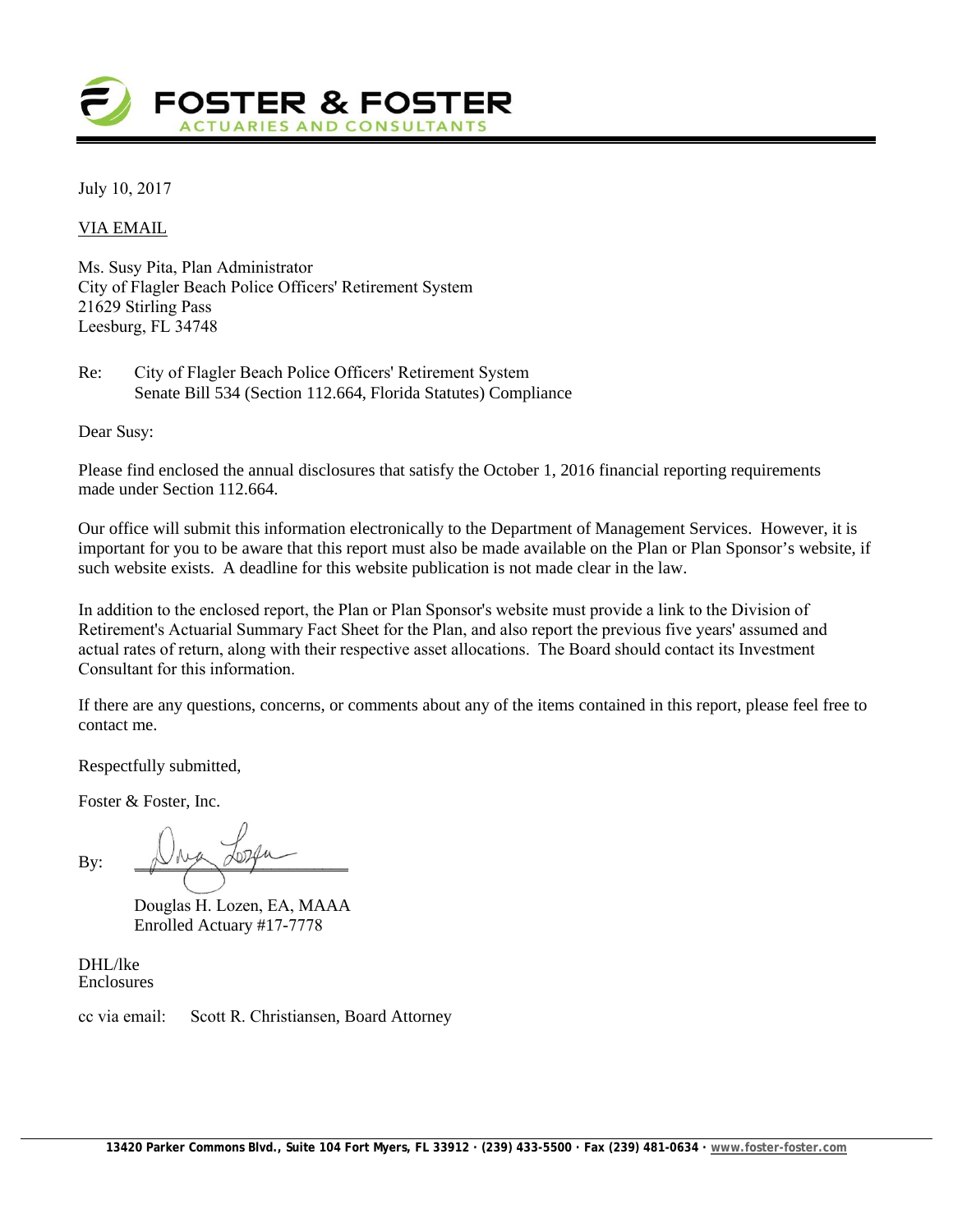# CITY OF FLAGLER BEACH POLICE OFFICERS' RETIREMENT TRUST FUND

# SECTION 112.664, FLORIDA STATUTES **COMPLIANCE**

With respect to the reporting standards for defined benefit retirement plans or systems contained in Section 112.664(1), F.S., the actuarial disclosures required under this section were prepared and completed by me or under my direct supervision and I acknowledge responsibility for the results. To the best of my knowledge, the results are complete and accurate, and in my opinion, meet the requirements of Section 112.664(1), Florida Statutes, and Rule 60T-1.0035, Florida Administrative Code.

By: Date: 7/10/2017

Douglas H. Lozen, EA, MAAA Enrolled Actuary #17-7778

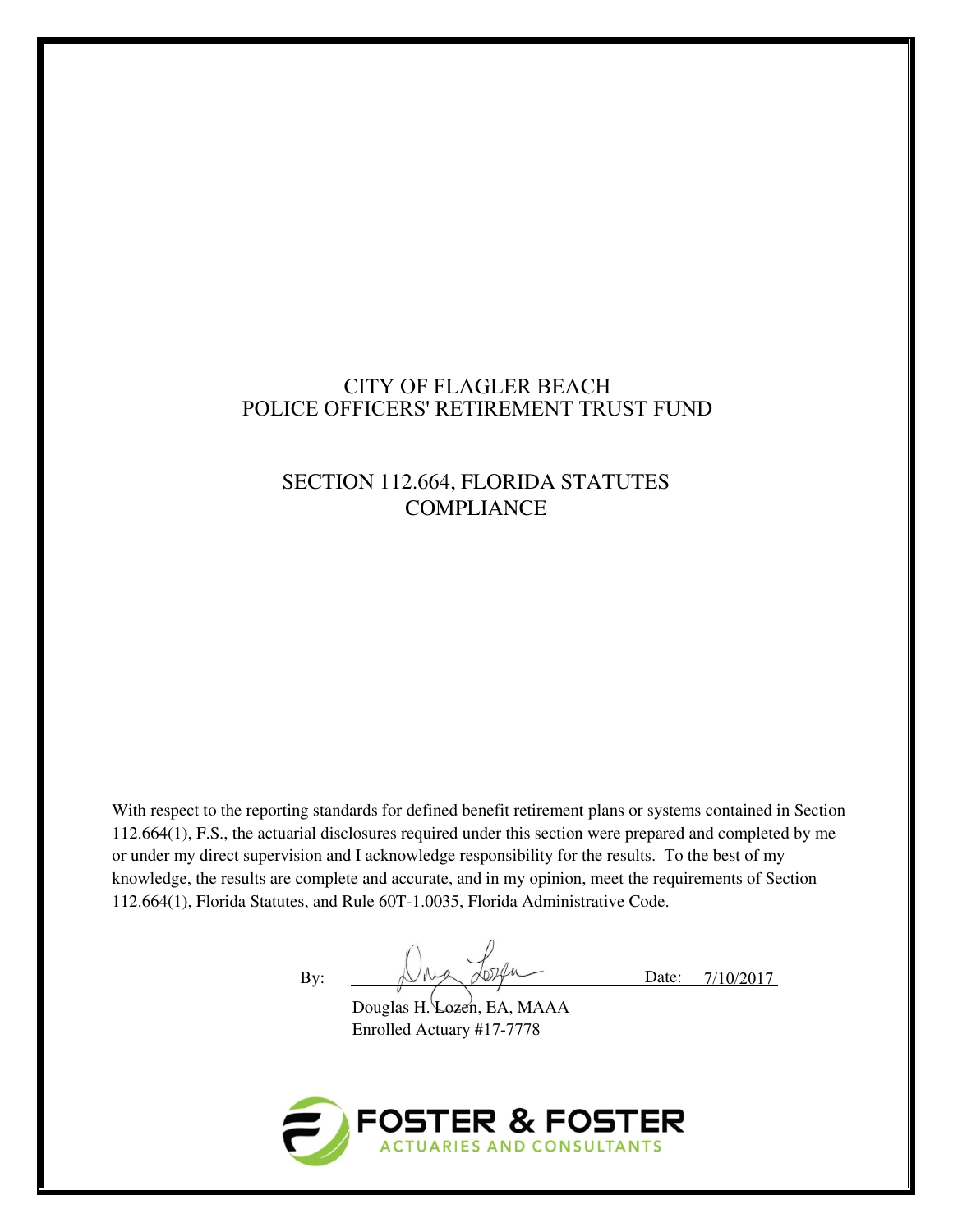When reviewing the following schedules, please note the following:

1) The purpose of producing this report is solely to satisfy the requirements set forth by Section 112.664, Florida Statutes, and is mandatory for every Florida public pension fund, excluding the Florida Retirement System (FRS).

\_\_\_\_\_\_\_\_\_\_\_\_\_\_\_\_\_\_\_\_\_\_\_\_\_\_\_\_\_\_\_\_\_\_\_\_\_\_\_\_\_\_\_\_\_\_\_\_\_\_\_\_\_\_\_\_\_\_\_\_\_\_\_\_\_\_\_\_\_\_\_\_\_\_\_\_\_\_\_\_\_\_\_\_\_\_\_\_\_\_\_\_\_\_\_\_\_\_\_\_\_\_\_\_\_\_\_\_\_\_\_\_\_\_\_\_\_\_\_\_\_\_\_

- 2) None of the schedules shown have any impact on the funding requirements of the Plan. These schedules are for statutory compliance purposes only.
- 3) In the schedules that follow, the columns labeled "ACTUAL" represent the final recorded GASB 67/68 results. The columns labeled "HYPOTHETICAL" illustrate what the results would have been if different assumptions were used.
- 4) It is our opinion that the Plan's actual assumptions utilized in the October 1, 2016 Actuarial Valuation Report, as adopted by the Board of Trustees, are reasonable individually and in the aggregate, and represent our best estimate of future Plan experience.
- 5) The "Number of Years Expected Benefit Payments Sustained" calculated in Section II: Asset Sustainability should not be interpreted as the number of years the Plan has left until it is insolvent. This calculation is required by 112.664, Florida Statutes, but the numeric result is irrelevant, since in its calculation we are to assume there will be no further contributions to the Fund. As long as the Actuarially Determined Contribution is made each year the Plan will never become insolvent.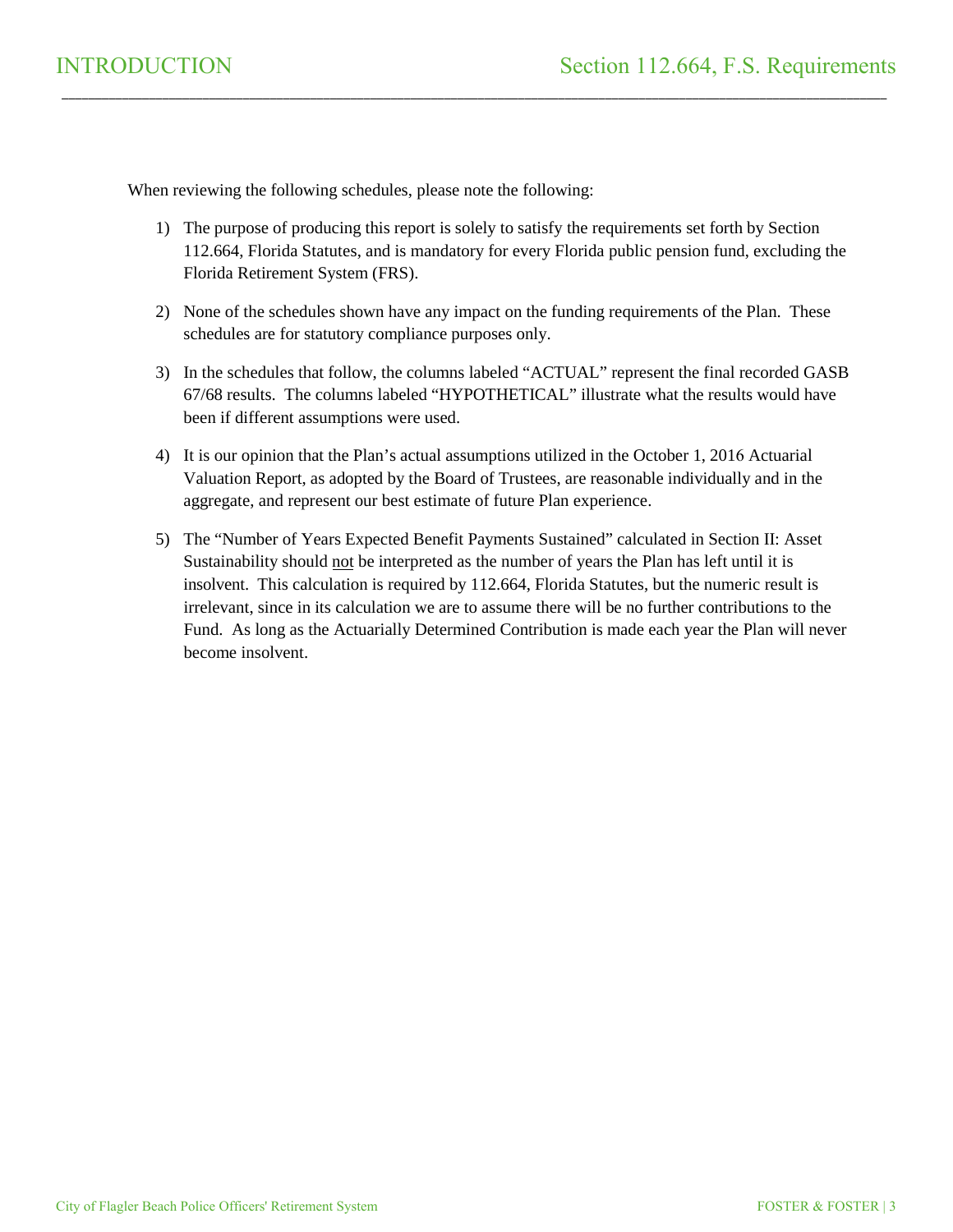# GASB 67: SCHEDULE OF CHANGES IN NET PENSION LIABILITY FISCAL YEAR SEPTEMBER 30, 2016

\_\_\_\_\_\_\_\_\_\_\_\_\_\_\_\_\_\_\_\_\_\_\_\_\_\_\_\_\_\_\_\_\_\_\_\_\_\_\_\_\_\_\_\_\_\_\_\_\_\_\_\_\_\_\_\_\_\_\_\_\_\_\_\_\_\_\_\_\_\_\_\_\_\_\_\_\_\_\_\_\_\_\_\_\_\_\_\_\_\_\_\_\_\_\_\_\_\_\_\_\_\_\_\_\_\_\_\_\_\_\_\_\_\_\_\_\_\_\_\_\_\_\_\_\_\_\_\_\_\_\_\_\_

|                                                                         | <b>ACTUAL</b>                    | <b>HYPOTHETICAL</b> |                                  |    |                                  |  |
|-------------------------------------------------------------------------|----------------------------------|---------------------|----------------------------------|----|----------------------------------|--|
|                                                                         | 7.60%<br>RP-2000<br>Generational |                     | 5.60%<br>RP-2000<br>Generational |    | 9.60%<br>RP-2000<br>Generational |  |
| <b>Total Pension Liability</b>                                          |                                  |                     |                                  |    |                                  |  |
| Service Cost                                                            | 140,418                          |                     | 219,749                          |    | 101,834                          |  |
| Interest                                                                | 233,628                          |                     | 234,337                          |    | 241,308                          |  |
| Changes of Benefit Terms<br>Differences Between Expected and Actual     |                                  |                     |                                  |    |                                  |  |
| Experience                                                              | 114,638                          |                     | 133,810                          |    | 97,740                           |  |
| <b>Changes of Assumptions</b><br>Benefit Payments, Including Refunds of | 87,160                           |                     | (36,117)                         |    | (29,091)                         |  |
| <b>Employee Contributions</b>                                           | (102,745)                        |                     | (102,745)                        |    | (102, 745)                       |  |
| Net Change in Total Pension Liability                                   | 473,099                          |                     | 449,034                          |    | 309,046                          |  |
| <b>Total Pension Liability - Beginning</b>                              | 2,985,005                        |                     | 4,016,210                        |    | 2,463,161                        |  |
| Total Pension Liability - Ending (a)                                    | 3,458,104                        | \$                  | 4,465,244                        | \$ | 2,772,207                        |  |
| <b>Plan Fiduciary Net Position</b>                                      |                                  |                     |                                  |    |                                  |  |
| Contributions - Employer                                                | 62,751                           |                     | 62,751                           |    | 62,751                           |  |
| Contributions - State                                                   | 42,952                           |                     | 42,952                           |    | 42,952                           |  |
| Contributions - Employee                                                | 72,128                           |                     | 72,128                           |    | 72,128                           |  |
| Net Investment Income<br>Benefit Payments, Including Refunds of         | 289,042                          |                     | 289,042                          |    | 289,042                          |  |
| <b>Employee Contributions</b>                                           | (102,745)                        |                     | (102,745)                        |    | (102,745)                        |  |
| <b>Administrative Expenses</b>                                          | (39, 294)                        |                     | (39, 294)                        |    | (39, 294)                        |  |
| Net Change in Plan Fiduciary Net Position                               | 324,834                          |                     | 324,834                          |    | 324,834                          |  |
| Plan Fiduciary Net Position - Beginning                                 | 2,713,754                        |                     | 2,713,754                        |    | 2,713,754                        |  |
| Plan Fiduciary Net Position - Ending (b)                                | 3,038,588                        | \$                  | 3,038,588                        |    | 3,038,588                        |  |
| Net Pension Liability - Ending (a) - (b)                                | \$<br>419,516                    | \$                  | 1,426,656                        | \$ | (266,381)                        |  |

# GASB 68: PENSION EXPENSE FISCAL YEAR SEPTEMBER 30, 2016

|                 | <b>ACTUAL</b> |         |         | <b>HYPOTHETICAL</b> |          |  |
|-----------------|---------------|---------|---------|---------------------|----------|--|
|                 |               | 7.60%   | 5.60%   |                     | $9.60\%$ |  |
| Pension Expense |               | 169,962 | 291,013 |                     | 98,995   |  |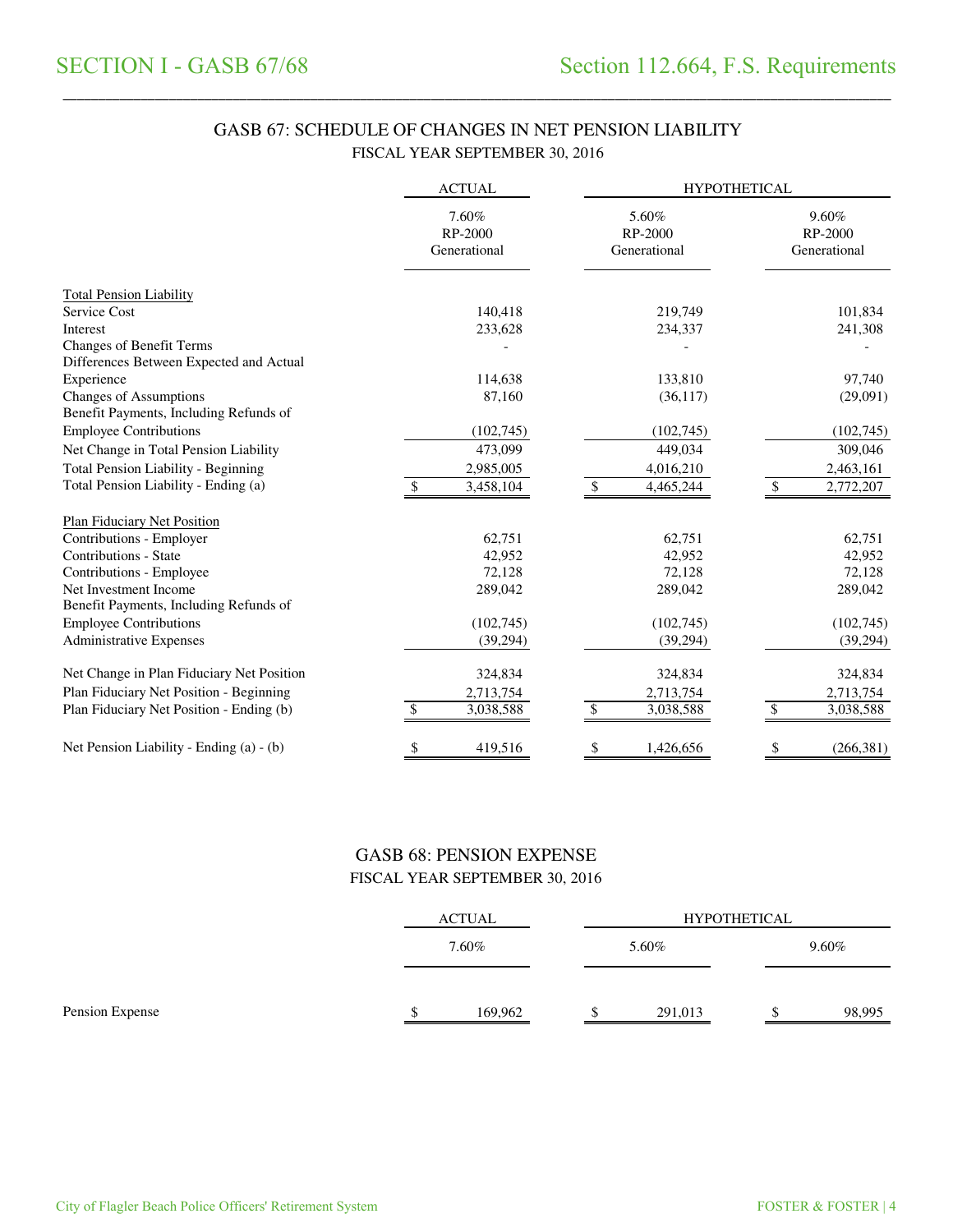\_\_\_\_\_\_\_\_\_\_\_\_\_\_\_\_\_\_\_\_\_\_\_\_\_\_\_\_\_\_\_\_\_\_\_\_\_\_\_\_\_\_\_\_\_\_\_\_\_\_\_\_\_\_\_\_\_\_\_\_\_\_\_\_\_\_\_\_\_\_\_\_\_\_\_\_\_\_\_\_\_\_\_\_\_\_\_\_\_\_\_\_\_\_\_\_\_\_\_\_\_\_\_\_\_\_\_\_\_\_\_\_\_\_\_\_\_\_\_\_\_\_\_\_\_\_\_\_\_\_\_\_\_\_\_\_\_\_\_\_\_\_\_\_\_\_\_\_\_\_

| Fiscal Year<br>Beginning 10/1 | Projected Beginning<br><b>Fiduciary Net Position</b> | Projected Total<br>Contributions | Projected Benefit<br>Payments | Projected<br>Administrative<br>Expense | Projected Investment<br>Earnings | Projected Ending<br><b>Fiduciary Net Position</b> |
|-------------------------------|------------------------------------------------------|----------------------------------|-------------------------------|----------------------------------------|----------------------------------|---------------------------------------------------|
| 2016                          | 3,031,700                                            |                                  | 160,582                       | $\equiv$                               | 224,307                          | 3,095,425                                         |
| 2017                          | 3,095,425                                            |                                  | 143,899                       |                                        | 229,784                          | 3,181,310                                         |
| 2018                          | 3,181,310                                            |                                  | 176,805                       |                                        | 235,061                          | 3,239,566                                         |
| 2019                          | 3,239,566                                            |                                  | 214,572                       |                                        | 238,053                          | 3,263,047                                         |
| 2020                          | 3,263,047                                            |                                  | 227,545                       |                                        | 239,345                          | 3,274,847                                         |
| 2021                          | 3,274,847                                            |                                  | 228,232                       |                                        | 240,216                          | 3,286,831                                         |
| 2022                          | 3,286,831                                            |                                  | 227,749                       |                                        | 241,145                          | 3,300,227                                         |
| 2023                          | 3,300,227                                            |                                  | 232,630                       |                                        | 241,977                          | 3,309,574                                         |
| 2024                          | 3,309,574                                            |                                  | 235,383                       |                                        | 242,583                          | 3,316,774                                         |
| 2025                          | 3,316,774                                            |                                  | 236,014                       |                                        | 243,106                          | 3,323,866                                         |
| 2026                          | 3,323,866                                            |                                  | 235,974                       |                                        | 243,647                          | 3,331,539                                         |
| 2027                          | 3,331,539                                            |                                  | 233,352                       |                                        | 244,330                          | 3,342,517                                         |
| 2028                          | 3,342,517                                            |                                  | 230,778                       |                                        | 245,262                          | 3,357,001                                         |
| 2029                          | 3,357,001                                            |                                  | 241,105                       |                                        | 245,970                          | 3,361,866                                         |
| 2030                          | 3,361,866                                            |                                  | 239,960                       |                                        | 246,383                          | 3,368,289                                         |
| 2031                          | 3,368,289                                            |                                  | 236,290                       |                                        | 247,011                          | 3,379,010                                         |
| 2032                          | 3,379,010                                            |                                  | 248,433                       |                                        | 247,364                          | 3,377,941                                         |
| 2033                          | 3,377,941                                            |                                  | 261,250                       |                                        | 246,796                          | 3,363,487                                         |
| 2034                          | 3,363,487                                            |                                  | 258,011                       |                                        | 245,821                          | 3,351,297                                         |
| 2035                          | 3,351,297                                            |                                  | 268,858                       |                                        | 244,482                          | 3,326,921                                         |
| 2036                          | 3,326,921                                            |                                  | 264,653                       |                                        | 242,789                          | 3,305,057                                         |
| 2037                          | 3,305,057                                            |                                  | 259,777                       |                                        | 241,313                          | 3,286,593                                         |
| 2038                          | 3,286,593                                            |                                  | 256,114                       |                                        | 240,049                          | 3,270,528                                         |
| 2039                          | 3,270,528                                            |                                  | 250,698                       |                                        | 239,034                          | 3,258,864                                         |
| 2040                          | 3,258,864                                            |                                  | 245,324                       |                                        | 238,351                          | 3,251,891                                         |
| 2041                          | 3,251,891                                            |                                  | 246,974                       |                                        | 237,759                          | 3,242,676                                         |
| 2042                          | 3,242,676                                            |                                  | 239,815                       |                                        | 237,330                          | 3,240,191                                         |
| 2043                          | 3,240,191                                            |                                  | 232,225                       |                                        | 237,430                          | 3,245,396                                         |
| 2044                          | 3,245,396                                            |                                  | 225,727                       |                                        | 238,072                          | 3,257,741                                         |
| 2045                          | 3,257,741                                            |                                  | 218,202                       |                                        | 239,297                          | 3,278,836                                         |
| 2046                          | 3,278,836                                            |                                  | 211,127                       |                                        | 241,169                          | 3,308,878                                         |
| 2047                          | 3,308,878                                            |                                  | 203,944                       |                                        | 243,725                          | 3,348,659                                         |
| 2048                          | 3,348,659                                            |                                  | 195,635                       |                                        | 247,064                          | 3,400,088                                         |
| 2049                          | 3,400,088                                            |                                  | 188,265                       |                                        | 251,253                          | 3,463,076                                         |
| 2050                          | 3,463,076                                            |                                  | 180,999                       |                                        | 256,316                          | 3,538,393                                         |
| 2051                          | 3,538,393                                            |                                  | 173,518                       |                                        | 262,324                          | 3,627,199                                         |
| 2052                          | 3,627,199                                            |                                  | 166,427                       |                                        | 269,343                          | 3,730,115                                         |
| 2053                          | 3,730,115                                            |                                  | 159,312                       |                                        | 277,435                          | 3,848,238                                         |
| 2054                          | 3,848,238                                            |                                  | 151,897                       |                                        | 286,694                          | 3,983,035                                         |
| 2055                          | 3,983,035                                            |                                  | 144,512                       |                                        | 297,219                          | 4,135,742                                         |
| 2056                          | 4,135,742                                            |                                  | 137,020                       |                                        | 309,110                          | 4,307,832                                         |
| 2057                          | 4,307,832                                            |                                  | 129,435                       |                                        | 322,477                          | 4,500,874                                         |
| 2058                          | 4,500,874                                            |                                  | 121,801                       |                                        | 337,438                          | 4,716,511                                         |
| 2059                          | 4,716,511                                            |                                  | 114,165                       |                                        | 354,117                          | 4,956,463                                         |
| 2060                          | 4,956,463                                            |                                  | 106,562                       |                                        | 372,642                          | 5,222,543                                         |
| 2061                          | 5,222,543                                            |                                  | 99,118                        |                                        | 393,147                          | 5,516,572                                         |
| 2062                          | 5,516,572                                            |                                  | 91,859                        |                                        | 415,769                          | 5,840,482                                         |
| 2063                          | 5,840,482                                            |                                  | 84,848                        |                                        | 440,652                          | 6,196,286                                         |
| 2064                          | 6,196,286                                            |                                  | 78,160                        |                                        | 467,948                          | 6,586,074                                         |
| 2065                          | 6,586,074                                            |                                  | 71,717                        |                                        | 497,816                          | 7,012,173                                         |

Table 1 Plan Assumptions: 7.60% and RP-2000 Generational Mortality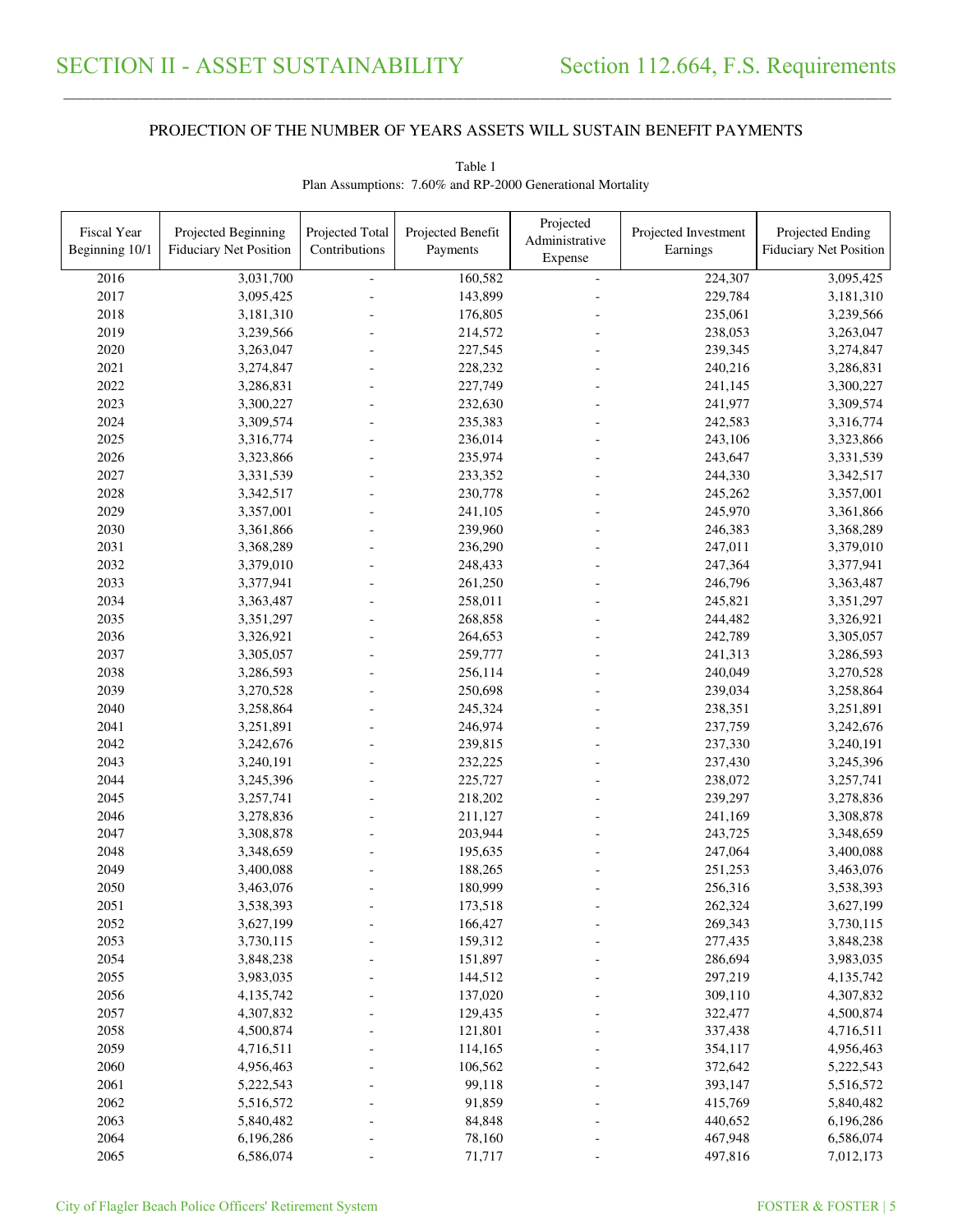\_\_\_\_\_\_\_\_\_\_\_\_\_\_\_\_\_\_\_\_\_\_\_\_\_\_\_\_\_\_\_\_\_\_\_\_\_\_\_\_\_\_\_\_\_\_\_\_\_\_\_\_\_\_\_\_\_\_\_\_\_\_\_\_\_\_\_\_\_\_\_\_\_\_\_\_\_\_\_\_\_\_\_\_\_\_\_\_\_\_\_\_\_\_\_\_\_\_\_\_\_\_\_\_\_\_\_\_\_\_\_\_\_\_\_\_\_\_\_\_\_\_\_\_\_\_\_\_\_\_\_\_\_\_\_\_\_\_\_\_\_\_\_\_\_\_\_\_\_\_

| Fiscal Year<br>Beginning 10/1 | Projected Beginning<br><b>Fiduciary Net Position</b> | Projected Total<br>Contributions | Projected Benefit<br>Payments | Projected<br>Administrative<br>Expense | Projected Investment<br>Earnings | Projected Ending<br><b>Fiduciary Net Position</b> |
|-------------------------------|------------------------------------------------------|----------------------------------|-------------------------------|----------------------------------------|----------------------------------|---------------------------------------------------|
| 2066                          | 7,012,173                                            |                                  | 65,490                        | $\bar{\phantom{a}}$                    | 530,437                          | 7,477,120                                         |
| 2067                          | 7,477,120                                            |                                  | 59,519                        |                                        | 565,999                          | 7,983,600                                         |
| 2068                          | 7,983,600                                            |                                  | 53,805                        |                                        | 604,709                          | 8,534,504                                         |
| 2069                          | 8,534,504                                            |                                  | 48,353                        |                                        | 646,785                          | 9,132,936                                         |
| 2070                          | 9,132,936                                            |                                  | 43,161                        |                                        | 692,463                          | 9,782,238                                         |
| 2071                          | 9,782,238                                            |                                  | 38,215                        |                                        | 741,998                          | 10,486,021                                        |
| 2072                          | 10,486,021                                           |                                  | 33,591                        |                                        | 795,661                          | 11,248,091                                        |
| 2073                          | 11,248,091                                           |                                  | 29,298                        |                                        | 853,742                          | 12,072,535                                        |
| 2074                          | 12,072,535                                           |                                  | 25,328                        |                                        | 916,550                          | 12,963,757                                        |
| 2075                          | 12,963,757                                           |                                  | 21,754                        |                                        | 984,419                          | 13,926,422                                        |
| 2076                          | 13,926,422                                           |                                  | 18,602                        |                                        | 1,057,701                        | 14,965,521                                        |
| 2077                          | 14,965,521                                           |                                  | 15,845                        |                                        | 1,136,777                        | 16,086,453                                        |
| 2078                          | 16,086,453                                           |                                  | 13,446                        |                                        | 1,222,059                        | 17,295,066                                        |
| 2079                          | 17,295,066                                           |                                  | 11,360                        |                                        | 1,313,993                        | 18,597,699                                        |
| 2080                          | 18,597,699                                           |                                  | 9,543                         |                                        | 1,413,062                        | 20,001,218                                        |
| 2081                          | 20,001,218                                           |                                  | 8,003                         |                                        | 1,519,788                        | 21,513,003                                        |
| 2082                          | 21,513,003                                           |                                  | 6,703                         |                                        | 1,634,734                        | 23,141,034                                        |
| 2083                          | 23,141,034                                           |                                  | 5,593                         |                                        | 1,758,506                        | 24,893,947                                        |
| 2084                          | 24,893,947                                           |                                  | 4,651                         |                                        | 1,891,763                        | 26,781,059                                        |
| 2085                          | 26,781,059                                           |                                  | 3,837                         |                                        | 2,035,215                        | 28,812,437                                        |
| 2086                          | 28,812,437                                           |                                  | 3,129                         |                                        | 2,189,626                        | 30,998,934                                        |
| 2087                          | 30,998,934                                           |                                  | 2,531                         |                                        | 2,355,823                        | 33, 352, 226                                      |
| 2088                          | 33, 352, 226                                         |                                  | 2,035                         |                                        | 2,534,692                        | 35,884,883                                        |
| 2089                          | 35,884,883                                           |                                  | 1,619                         |                                        | 2,727,190                        | 38,610,454                                        |
| 2090                          | 38,610,454                                           |                                  | 1,278                         |                                        | 2,934,346                        | 41,543,522                                        |
| 2091                          | 41,543,522                                           |                                  | 995                           |                                        | 3,157,270                        | 44,699,797                                        |
| 2092                          | 44,699,797                                           |                                  | 761                           |                                        | 3,397,156                        | 48,096,192                                        |
| 2093                          | 48,096,192                                           |                                  | 567                           |                                        | 3,655,289                        | 51,750,914                                        |
| 2094                          | 51,750,914                                           |                                  | 411                           |                                        | 3,933,054                        | 55,683,557                                        |
| 2095                          | 55,683,557                                           |                                  | 287                           |                                        | 4,231,939                        | 59,915,209                                        |
| 2096                          | 59,915,209                                           |                                  | 196                           |                                        | 4,553,548                        | 64,468,561                                        |
| 2097                          | 64,468,561                                           |                                  | 131                           |                                        | 4,899,606                        | 69,368,036                                        |
| 2098                          | 69,368,036                                           |                                  | 86                            |                                        | 5,271,967                        | 74,639,917                                        |
| 2099                          | 74,639,917                                           |                                  | 55                            |                                        | 5,672,632                        | 80,312,494                                        |
| 2100                          | 80,312,494                                           |                                  | 35                            |                                        | 6,103,748                        | 86,416,207                                        |
| 2101                          | 86,416,207                                           |                                  | 21                            |                                        | 6,567,631                        | 92,983,817                                        |
| 2102                          | 92,983,817                                           |                                  | 13                            |                                        | 7,066,770                        | 100,050,574                                       |
| 2103                          | 100,050,574                                          |                                  | $\,8\,$                       |                                        | 7,603,843                        | 107,654,409                                       |
| 2104                          | 107,654,409                                          |                                  | 5                             |                                        | 8,181,735                        | 115,836,139                                       |
| 2105                          | 115,836,139                                          |                                  | 3                             |                                        | 8,803,546                        | 124,639,682                                       |
| 2106                          | 124,639,682                                          |                                  | $\overline{\mathbf{c}}$       |                                        | 9,472,616                        | 134,112,296                                       |
| 2107                          | 134,112,296                                          |                                  | $\mathbf{1}$                  |                                        | 10,192,534                       | 144,304,829                                       |
| 2108                          | 144,304,829                                          |                                  | 1                             |                                        | 10,967,167                       | 155,271,995                                       |
| 2109                          | 155,271,995                                          |                                  |                               |                                        | 11,800,672                       | 167,072,667                                       |

Table 1 Plan Assumptions: 7.60% and RP-2000 Generational Mortality

Number of Years Expected Benefit Payments Sustained: 999.99

This projection assumes no further contributions, assumes no further benefit accruals, and assumes Market Value of Assets earn 7.60% interest.

**It is important to note that as long as the Actuarially Determined Contribution is made each year, the Plan will never become insolvent. Furthermore, State and local laws mandate that the Actuarially Determined Contribution be made each year.**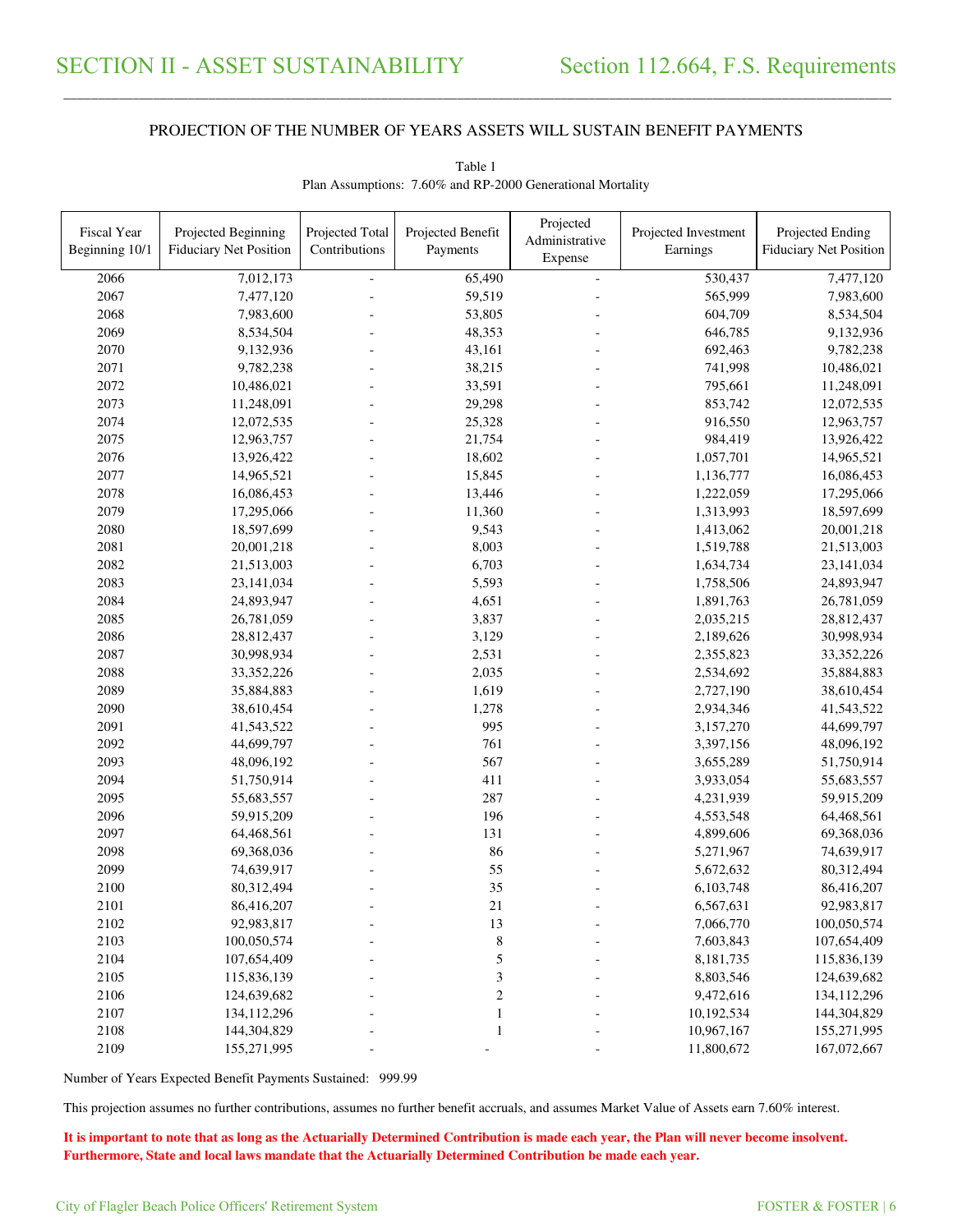\_\_\_\_\_\_\_\_\_\_\_\_\_\_\_\_\_\_\_\_\_\_\_\_\_\_\_\_\_\_\_\_\_\_\_\_\_\_\_\_\_\_\_\_\_\_\_\_\_\_\_\_\_\_\_\_\_\_\_\_\_\_\_\_\_\_\_\_\_\_\_\_\_\_\_\_\_\_\_\_\_\_\_\_\_\_\_\_\_\_\_\_\_\_\_\_\_\_\_\_\_\_\_\_\_\_\_\_\_\_\_\_\_\_\_\_\_\_\_\_\_\_\_\_\_\_\_\_\_\_\_\_\_\_\_\_\_\_\_\_\_\_\_\_\_\_\_\_\_\_

| <b>Fiscal Year</b><br>Beginning 10/1 | Projected Beginning<br><b>Fiduciary Net Position</b> | Projected Total<br>Contributions | Projected Benefit<br>Payments | Projected<br>Administrative<br>Expense | Projected Investment<br>Earnings | Projected Ending<br><b>Fiduciary Net Position</b> |
|--------------------------------------|------------------------------------------------------|----------------------------------|-------------------------------|----------------------------------------|----------------------------------|---------------------------------------------------|
| 2016                                 | 3,031,700                                            |                                  | 160,582                       | ÷.                                     | 165,279                          | 3,036,397                                         |
| 2017                                 | 3,036,397                                            |                                  | 143,899                       |                                        | 166,009                          | 3,058,507                                         |
| 2018                                 | 3,058,507                                            |                                  | 176,805                       |                                        | 166,326                          | 3,048,028                                         |
| 2019                                 | 3,048,028                                            |                                  | 214,572                       |                                        | 164,682                          | 2,998,138                                         |
| 2020                                 | 2,998,138                                            |                                  | 227,545                       |                                        | 161,524                          | 2,932,117                                         |
| 2021                                 | 2,932,117                                            |                                  | 228,232                       |                                        | 157,808                          | 2,861,693                                         |
| 2022                                 | 2,861,693                                            |                                  | 227,749                       |                                        | 153,878                          | 2,787,822                                         |
| 2023                                 | 2,787,822                                            |                                  | 232,630                       |                                        | 149,604                          | 2,704,796                                         |
| 2024                                 | 2,704,796                                            |                                  | 235,383                       |                                        | 144,878                          | 2,614,291                                         |
| 2025                                 | 2,614,291                                            |                                  | 236,014                       |                                        | 139,792                          | 2,518,069                                         |
| 2026                                 | 2,518,069                                            |                                  | 235,974                       |                                        | 134,405                          | 2,416,500                                         |
| 2027                                 | 2,416,500                                            |                                  | 233,352                       |                                        | 128,790                          | 2,311,938                                         |
| 2028                                 | 2,311,938                                            |                                  | 230,778                       |                                        | 123,007                          | 2,204,167                                         |
| 2029                                 | 2,204,167                                            |                                  | 241,105                       |                                        | 116,682                          | 2,079,744                                         |
| 2030                                 | 2,079,744                                            |                                  | 239,960                       |                                        | 109,747                          | 1,949,531                                         |
| 2031                                 | 1,949,531                                            |                                  | 236,290                       |                                        | 102,558                          | 1,815,799                                         |
| 2032                                 | 1,815,799                                            |                                  | 248,433                       |                                        | 94,729                           | 1,662,095                                         |
| 2033                                 | 1,662,095                                            |                                  | 261,250                       |                                        | 85,762                           | 1,486,607                                         |
| 2034                                 | 1,486,607                                            |                                  | 258,011                       |                                        | 76,026                           | 1,304,622                                         |
| 2035                                 | 1,304,622                                            |                                  | 268,858                       |                                        | 65,531                           | 1,101,295                                         |
| 2036                                 | 1,101,295                                            |                                  | 264,653                       |                                        | 54,262                           | 890,904                                           |
| 2037                                 | 890,904                                              |                                  | 259,777                       |                                        | 42,617                           | 673,744                                           |
| 2038                                 | 673,744                                              |                                  | 256,114                       |                                        | 30,558                           | 448,188                                           |
| 2039                                 | 448,188                                              |                                  | 250,698                       |                                        | 18,079                           | 215,569                                           |
| 2040                                 | 215,569                                              |                                  | 245,324                       |                                        |                                  |                                                   |

Table 2 Hypothetical Assumptions: 5.60% and RP-2000 Generational Mortality

Number of Years Expected Benefit Payments Sustained: 24.88

This projection assumes no further contributions, assumes no further benefit accruals, and assumes Market Value of Assets earn 5.60% interest.

**It is important to note that as long as the Actuarially Determined Contribution is made each year, the Plan will never become insolvent. Furthermore, State and local laws mandate that the Actuarially Determined Contribution be made each year.**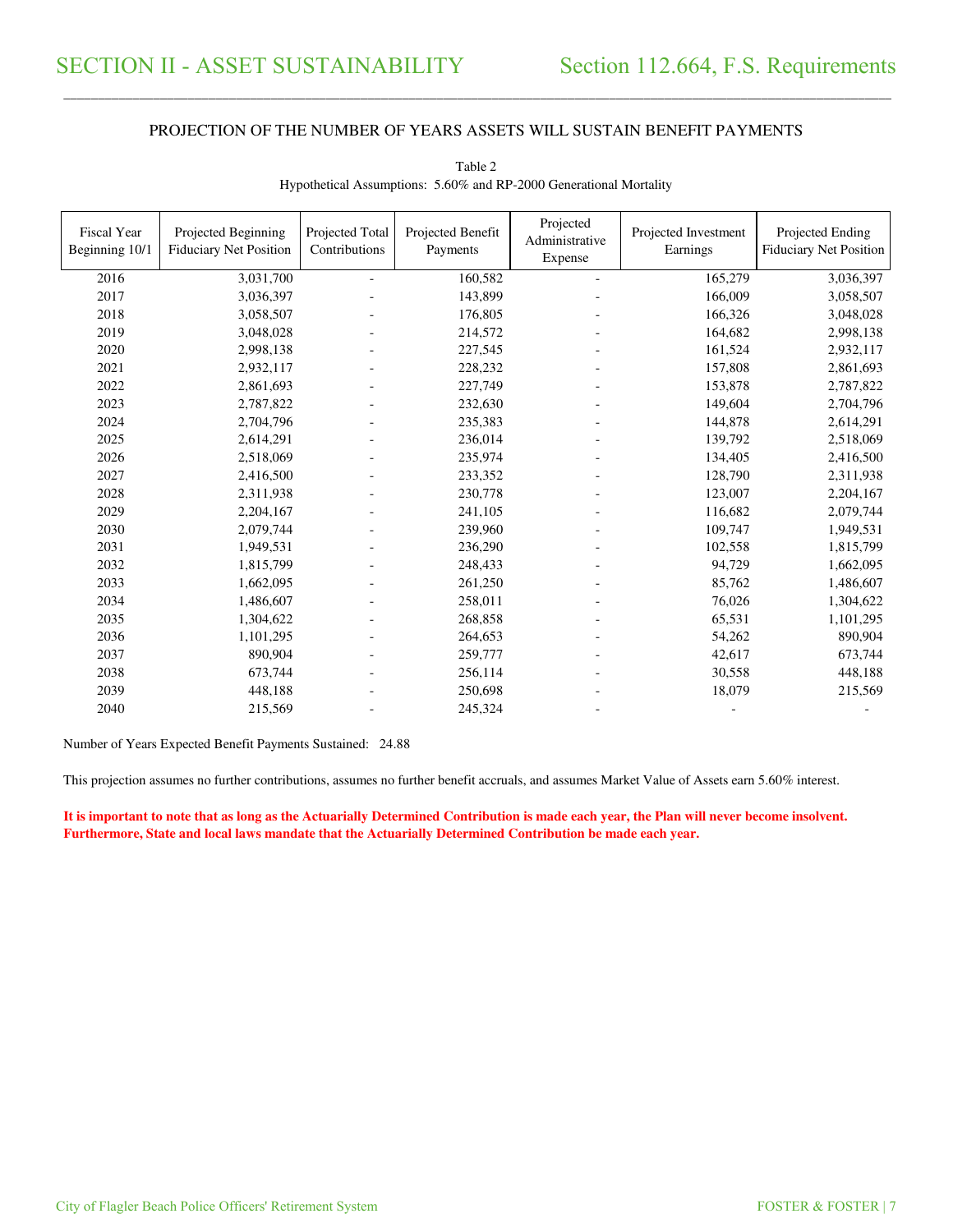\_\_\_\_\_\_\_\_\_\_\_\_\_\_\_\_\_\_\_\_\_\_\_\_\_\_\_\_\_\_\_\_\_\_\_\_\_\_\_\_\_\_\_\_\_\_\_\_\_\_\_\_\_\_\_\_\_\_\_\_\_\_\_\_\_\_\_\_\_\_\_\_\_\_\_\_\_\_\_\_\_\_\_\_\_\_\_\_\_\_\_\_\_\_\_\_\_\_\_\_\_\_\_\_\_\_\_\_\_\_\_\_\_\_\_\_\_\_\_\_\_\_\_\_\_\_\_\_\_\_\_\_\_\_\_\_\_\_\_\_\_\_\_\_\_\_\_\_\_\_

| 160,582<br>283,335<br>3,031,700<br>2016<br>3,154,453<br>÷,<br>2017<br>143,899<br>295,920<br>3,154,453<br>3,306,474<br>2018<br>176,805<br>308,935<br>3,306,474<br>3,438,604<br>2019<br>214,572<br>319,807<br>3,438,604<br>3,543,839<br>2020<br>227,545<br>329,286<br>3,543,839<br>3,645,580<br>2021<br>3,645,580<br>228,232<br>339,021<br>3,756,369<br>2022<br>227,749<br>349,679<br>3,878,299<br>3,756,369<br>2023<br>3,878,299<br>4,006,819<br>232,630<br>361,150<br>2024<br>4,006,819<br>235,383<br>373,356<br>4,144,792<br>2025<br>4,144,792<br>236,014<br>386,571<br>4,295,349<br>2026<br>235,974<br>401,027<br>4,295,349<br>4,460,402<br>2027<br>416,998<br>4,460,402<br>233,352<br>4,644,048<br>2028<br>434,751<br>4,644,048<br>230,778<br>4,848,021<br>2029<br>4,848,021<br>241,105<br>453,837<br>5,060,753<br>2030<br>5,060,753<br>239,960<br>474,314<br>5,295,107<br>2031<br>496,988<br>5,295,107<br>236,290<br>5,555,805<br>2032<br>5,555,805<br>248,433<br>521,432<br>5,828,804<br>2033<br>547,025<br>5,828,804<br>261,250<br>6,114,579<br>2034<br>6,114,579<br>258,011<br>574,615<br>6,431,183<br>2035<br>6,431,183<br>268,858<br>604,488<br>6,766,813<br>2036<br>636,911<br>6,766,813<br>264,653<br>7,139,071<br>2037<br>259,777<br>7,139,071<br>672,882<br>7,552,176<br>2038<br>712,715<br>7,552,176<br>256,114<br>8,008,777<br>2039<br>8,008,777<br>250,698<br>756,809<br>8,514,888<br>2040<br>8,514,888<br>245,324<br>805,654<br>9,075,218<br>2041<br>9,075,218<br>246,974<br>859,366<br>9,687,610<br>2042<br>9,687,610<br>918,499<br>239,815<br>10,366,294<br>2043<br>984,017<br>10,366,294<br>232,225<br>11,118,086<br>2044<br>11,118,086<br>225,727<br>1,056,501<br>11,948,860<br>2045<br>218,202<br>11,948,860<br>1,136,617<br>12,867,275<br>2046<br>211,127<br>13,881,272<br>12,867,275<br>1,225,124<br>203,944<br>2047<br>13,881,272<br>1,322,813<br>15,000,141<br>2048<br>15,000,141<br>195,635<br>1,430,623<br>16,235,129<br>2049<br>16,235,129<br>188,265<br>1,549,536<br>17,596,400<br>2050<br>17,596,400<br>180,999<br>1,680,566<br>19,095,967<br>173,518<br>2051<br>19,095,967<br>1,824,884<br>20,747,333<br>2052<br>20,747,333<br>166,427<br>1,983,755<br>22,564,661<br>2053<br>22,564,661<br>159,312<br>2,158,560<br>24,563,909<br>2054<br>24,563,909<br>151,897<br>2,350,844<br>26,762,856<br>2055<br>26,762,856<br>144,512<br>2,562,298<br>29,180,642<br>2056<br>29,180,642<br>137,020<br>2,794,765<br>31,838,387<br>2057<br>31,838,387<br>129,435<br>3,050,272<br>34,759,224<br>2058<br>121,801<br>34,759,224<br>3,331,039<br>37,968,462<br>2059<br>37,968,462<br>114,165<br>3,639,492<br>41,493,789 | Fiscal Year<br>Beginning 10/1 | Projected Beginning<br><b>Fiduciary Net Position</b> | Projected Total<br>Contributions | Projected Benefit<br>Payments | Projected<br>Administrative | Projected Investment<br>Earnings | Projected Ending<br><b>Fiduciary Net Position</b> |
|---------------------------------------------------------------------------------------------------------------------------------------------------------------------------------------------------------------------------------------------------------------------------------------------------------------------------------------------------------------------------------------------------------------------------------------------------------------------------------------------------------------------------------------------------------------------------------------------------------------------------------------------------------------------------------------------------------------------------------------------------------------------------------------------------------------------------------------------------------------------------------------------------------------------------------------------------------------------------------------------------------------------------------------------------------------------------------------------------------------------------------------------------------------------------------------------------------------------------------------------------------------------------------------------------------------------------------------------------------------------------------------------------------------------------------------------------------------------------------------------------------------------------------------------------------------------------------------------------------------------------------------------------------------------------------------------------------------------------------------------------------------------------------------------------------------------------------------------------------------------------------------------------------------------------------------------------------------------------------------------------------------------------------------------------------------------------------------------------------------------------------------------------------------------------------------------------------------------------------------------------------------------------------------------------------------------------------------------------------------------------------------------------------------------------------------------------------------------------------------------------------------------------------------------------------------------------------------------------------------------------------------|-------------------------------|------------------------------------------------------|----------------------------------|-------------------------------|-----------------------------|----------------------------------|---------------------------------------------------|
|                                                                                                                                                                                                                                                                                                                                                                                                                                                                                                                                                                                                                                                                                                                                                                                                                                                                                                                                                                                                                                                                                                                                                                                                                                                                                                                                                                                                                                                                                                                                                                                                                                                                                                                                                                                                                                                                                                                                                                                                                                                                                                                                                                                                                                                                                                                                                                                                                                                                                                                                                                                                                                       |                               |                                                      |                                  |                               | Expense                     |                                  |                                                   |
|                                                                                                                                                                                                                                                                                                                                                                                                                                                                                                                                                                                                                                                                                                                                                                                                                                                                                                                                                                                                                                                                                                                                                                                                                                                                                                                                                                                                                                                                                                                                                                                                                                                                                                                                                                                                                                                                                                                                                                                                                                                                                                                                                                                                                                                                                                                                                                                                                                                                                                                                                                                                                                       |                               |                                                      |                                  |                               |                             |                                  |                                                   |
|                                                                                                                                                                                                                                                                                                                                                                                                                                                                                                                                                                                                                                                                                                                                                                                                                                                                                                                                                                                                                                                                                                                                                                                                                                                                                                                                                                                                                                                                                                                                                                                                                                                                                                                                                                                                                                                                                                                                                                                                                                                                                                                                                                                                                                                                                                                                                                                                                                                                                                                                                                                                                                       |                               |                                                      |                                  |                               |                             |                                  |                                                   |
|                                                                                                                                                                                                                                                                                                                                                                                                                                                                                                                                                                                                                                                                                                                                                                                                                                                                                                                                                                                                                                                                                                                                                                                                                                                                                                                                                                                                                                                                                                                                                                                                                                                                                                                                                                                                                                                                                                                                                                                                                                                                                                                                                                                                                                                                                                                                                                                                                                                                                                                                                                                                                                       |                               |                                                      |                                  |                               |                             |                                  |                                                   |
|                                                                                                                                                                                                                                                                                                                                                                                                                                                                                                                                                                                                                                                                                                                                                                                                                                                                                                                                                                                                                                                                                                                                                                                                                                                                                                                                                                                                                                                                                                                                                                                                                                                                                                                                                                                                                                                                                                                                                                                                                                                                                                                                                                                                                                                                                                                                                                                                                                                                                                                                                                                                                                       |                               |                                                      |                                  |                               |                             |                                  |                                                   |
|                                                                                                                                                                                                                                                                                                                                                                                                                                                                                                                                                                                                                                                                                                                                                                                                                                                                                                                                                                                                                                                                                                                                                                                                                                                                                                                                                                                                                                                                                                                                                                                                                                                                                                                                                                                                                                                                                                                                                                                                                                                                                                                                                                                                                                                                                                                                                                                                                                                                                                                                                                                                                                       |                               |                                                      |                                  |                               |                             |                                  |                                                   |
|                                                                                                                                                                                                                                                                                                                                                                                                                                                                                                                                                                                                                                                                                                                                                                                                                                                                                                                                                                                                                                                                                                                                                                                                                                                                                                                                                                                                                                                                                                                                                                                                                                                                                                                                                                                                                                                                                                                                                                                                                                                                                                                                                                                                                                                                                                                                                                                                                                                                                                                                                                                                                                       |                               |                                                      |                                  |                               |                             |                                  |                                                   |
|                                                                                                                                                                                                                                                                                                                                                                                                                                                                                                                                                                                                                                                                                                                                                                                                                                                                                                                                                                                                                                                                                                                                                                                                                                                                                                                                                                                                                                                                                                                                                                                                                                                                                                                                                                                                                                                                                                                                                                                                                                                                                                                                                                                                                                                                                                                                                                                                                                                                                                                                                                                                                                       |                               |                                                      |                                  |                               |                             |                                  |                                                   |
|                                                                                                                                                                                                                                                                                                                                                                                                                                                                                                                                                                                                                                                                                                                                                                                                                                                                                                                                                                                                                                                                                                                                                                                                                                                                                                                                                                                                                                                                                                                                                                                                                                                                                                                                                                                                                                                                                                                                                                                                                                                                                                                                                                                                                                                                                                                                                                                                                                                                                                                                                                                                                                       |                               |                                                      |                                  |                               |                             |                                  |                                                   |
|                                                                                                                                                                                                                                                                                                                                                                                                                                                                                                                                                                                                                                                                                                                                                                                                                                                                                                                                                                                                                                                                                                                                                                                                                                                                                                                                                                                                                                                                                                                                                                                                                                                                                                                                                                                                                                                                                                                                                                                                                                                                                                                                                                                                                                                                                                                                                                                                                                                                                                                                                                                                                                       |                               |                                                      |                                  |                               |                             |                                  |                                                   |
|                                                                                                                                                                                                                                                                                                                                                                                                                                                                                                                                                                                                                                                                                                                                                                                                                                                                                                                                                                                                                                                                                                                                                                                                                                                                                                                                                                                                                                                                                                                                                                                                                                                                                                                                                                                                                                                                                                                                                                                                                                                                                                                                                                                                                                                                                                                                                                                                                                                                                                                                                                                                                                       |                               |                                                      |                                  |                               |                             |                                  |                                                   |
|                                                                                                                                                                                                                                                                                                                                                                                                                                                                                                                                                                                                                                                                                                                                                                                                                                                                                                                                                                                                                                                                                                                                                                                                                                                                                                                                                                                                                                                                                                                                                                                                                                                                                                                                                                                                                                                                                                                                                                                                                                                                                                                                                                                                                                                                                                                                                                                                                                                                                                                                                                                                                                       |                               |                                                      |                                  |                               |                             |                                  |                                                   |
|                                                                                                                                                                                                                                                                                                                                                                                                                                                                                                                                                                                                                                                                                                                                                                                                                                                                                                                                                                                                                                                                                                                                                                                                                                                                                                                                                                                                                                                                                                                                                                                                                                                                                                                                                                                                                                                                                                                                                                                                                                                                                                                                                                                                                                                                                                                                                                                                                                                                                                                                                                                                                                       |                               |                                                      |                                  |                               |                             |                                  |                                                   |
|                                                                                                                                                                                                                                                                                                                                                                                                                                                                                                                                                                                                                                                                                                                                                                                                                                                                                                                                                                                                                                                                                                                                                                                                                                                                                                                                                                                                                                                                                                                                                                                                                                                                                                                                                                                                                                                                                                                                                                                                                                                                                                                                                                                                                                                                                                                                                                                                                                                                                                                                                                                                                                       |                               |                                                      |                                  |                               |                             |                                  |                                                   |
|                                                                                                                                                                                                                                                                                                                                                                                                                                                                                                                                                                                                                                                                                                                                                                                                                                                                                                                                                                                                                                                                                                                                                                                                                                                                                                                                                                                                                                                                                                                                                                                                                                                                                                                                                                                                                                                                                                                                                                                                                                                                                                                                                                                                                                                                                                                                                                                                                                                                                                                                                                                                                                       |                               |                                                      |                                  |                               |                             |                                  |                                                   |
|                                                                                                                                                                                                                                                                                                                                                                                                                                                                                                                                                                                                                                                                                                                                                                                                                                                                                                                                                                                                                                                                                                                                                                                                                                                                                                                                                                                                                                                                                                                                                                                                                                                                                                                                                                                                                                                                                                                                                                                                                                                                                                                                                                                                                                                                                                                                                                                                                                                                                                                                                                                                                                       |                               |                                                      |                                  |                               |                             |                                  |                                                   |
|                                                                                                                                                                                                                                                                                                                                                                                                                                                                                                                                                                                                                                                                                                                                                                                                                                                                                                                                                                                                                                                                                                                                                                                                                                                                                                                                                                                                                                                                                                                                                                                                                                                                                                                                                                                                                                                                                                                                                                                                                                                                                                                                                                                                                                                                                                                                                                                                                                                                                                                                                                                                                                       |                               |                                                      |                                  |                               |                             |                                  |                                                   |
|                                                                                                                                                                                                                                                                                                                                                                                                                                                                                                                                                                                                                                                                                                                                                                                                                                                                                                                                                                                                                                                                                                                                                                                                                                                                                                                                                                                                                                                                                                                                                                                                                                                                                                                                                                                                                                                                                                                                                                                                                                                                                                                                                                                                                                                                                                                                                                                                                                                                                                                                                                                                                                       |                               |                                                      |                                  |                               |                             |                                  |                                                   |
|                                                                                                                                                                                                                                                                                                                                                                                                                                                                                                                                                                                                                                                                                                                                                                                                                                                                                                                                                                                                                                                                                                                                                                                                                                                                                                                                                                                                                                                                                                                                                                                                                                                                                                                                                                                                                                                                                                                                                                                                                                                                                                                                                                                                                                                                                                                                                                                                                                                                                                                                                                                                                                       |                               |                                                      |                                  |                               |                             |                                  |                                                   |
|                                                                                                                                                                                                                                                                                                                                                                                                                                                                                                                                                                                                                                                                                                                                                                                                                                                                                                                                                                                                                                                                                                                                                                                                                                                                                                                                                                                                                                                                                                                                                                                                                                                                                                                                                                                                                                                                                                                                                                                                                                                                                                                                                                                                                                                                                                                                                                                                                                                                                                                                                                                                                                       |                               |                                                      |                                  |                               |                             |                                  |                                                   |
|                                                                                                                                                                                                                                                                                                                                                                                                                                                                                                                                                                                                                                                                                                                                                                                                                                                                                                                                                                                                                                                                                                                                                                                                                                                                                                                                                                                                                                                                                                                                                                                                                                                                                                                                                                                                                                                                                                                                                                                                                                                                                                                                                                                                                                                                                                                                                                                                                                                                                                                                                                                                                                       |                               |                                                      |                                  |                               |                             |                                  |                                                   |
|                                                                                                                                                                                                                                                                                                                                                                                                                                                                                                                                                                                                                                                                                                                                                                                                                                                                                                                                                                                                                                                                                                                                                                                                                                                                                                                                                                                                                                                                                                                                                                                                                                                                                                                                                                                                                                                                                                                                                                                                                                                                                                                                                                                                                                                                                                                                                                                                                                                                                                                                                                                                                                       |                               |                                                      |                                  |                               |                             |                                  |                                                   |
|                                                                                                                                                                                                                                                                                                                                                                                                                                                                                                                                                                                                                                                                                                                                                                                                                                                                                                                                                                                                                                                                                                                                                                                                                                                                                                                                                                                                                                                                                                                                                                                                                                                                                                                                                                                                                                                                                                                                                                                                                                                                                                                                                                                                                                                                                                                                                                                                                                                                                                                                                                                                                                       |                               |                                                      |                                  |                               |                             |                                  |                                                   |
|                                                                                                                                                                                                                                                                                                                                                                                                                                                                                                                                                                                                                                                                                                                                                                                                                                                                                                                                                                                                                                                                                                                                                                                                                                                                                                                                                                                                                                                                                                                                                                                                                                                                                                                                                                                                                                                                                                                                                                                                                                                                                                                                                                                                                                                                                                                                                                                                                                                                                                                                                                                                                                       |                               |                                                      |                                  |                               |                             |                                  |                                                   |
|                                                                                                                                                                                                                                                                                                                                                                                                                                                                                                                                                                                                                                                                                                                                                                                                                                                                                                                                                                                                                                                                                                                                                                                                                                                                                                                                                                                                                                                                                                                                                                                                                                                                                                                                                                                                                                                                                                                                                                                                                                                                                                                                                                                                                                                                                                                                                                                                                                                                                                                                                                                                                                       |                               |                                                      |                                  |                               |                             |                                  |                                                   |
|                                                                                                                                                                                                                                                                                                                                                                                                                                                                                                                                                                                                                                                                                                                                                                                                                                                                                                                                                                                                                                                                                                                                                                                                                                                                                                                                                                                                                                                                                                                                                                                                                                                                                                                                                                                                                                                                                                                                                                                                                                                                                                                                                                                                                                                                                                                                                                                                                                                                                                                                                                                                                                       |                               |                                                      |                                  |                               |                             |                                  |                                                   |
|                                                                                                                                                                                                                                                                                                                                                                                                                                                                                                                                                                                                                                                                                                                                                                                                                                                                                                                                                                                                                                                                                                                                                                                                                                                                                                                                                                                                                                                                                                                                                                                                                                                                                                                                                                                                                                                                                                                                                                                                                                                                                                                                                                                                                                                                                                                                                                                                                                                                                                                                                                                                                                       |                               |                                                      |                                  |                               |                             |                                  |                                                   |
|                                                                                                                                                                                                                                                                                                                                                                                                                                                                                                                                                                                                                                                                                                                                                                                                                                                                                                                                                                                                                                                                                                                                                                                                                                                                                                                                                                                                                                                                                                                                                                                                                                                                                                                                                                                                                                                                                                                                                                                                                                                                                                                                                                                                                                                                                                                                                                                                                                                                                                                                                                                                                                       |                               |                                                      |                                  |                               |                             |                                  |                                                   |
|                                                                                                                                                                                                                                                                                                                                                                                                                                                                                                                                                                                                                                                                                                                                                                                                                                                                                                                                                                                                                                                                                                                                                                                                                                                                                                                                                                                                                                                                                                                                                                                                                                                                                                                                                                                                                                                                                                                                                                                                                                                                                                                                                                                                                                                                                                                                                                                                                                                                                                                                                                                                                                       |                               |                                                      |                                  |                               |                             |                                  |                                                   |
|                                                                                                                                                                                                                                                                                                                                                                                                                                                                                                                                                                                                                                                                                                                                                                                                                                                                                                                                                                                                                                                                                                                                                                                                                                                                                                                                                                                                                                                                                                                                                                                                                                                                                                                                                                                                                                                                                                                                                                                                                                                                                                                                                                                                                                                                                                                                                                                                                                                                                                                                                                                                                                       |                               |                                                      |                                  |                               |                             |                                  |                                                   |
|                                                                                                                                                                                                                                                                                                                                                                                                                                                                                                                                                                                                                                                                                                                                                                                                                                                                                                                                                                                                                                                                                                                                                                                                                                                                                                                                                                                                                                                                                                                                                                                                                                                                                                                                                                                                                                                                                                                                                                                                                                                                                                                                                                                                                                                                                                                                                                                                                                                                                                                                                                                                                                       |                               |                                                      |                                  |                               |                             |                                  |                                                   |
|                                                                                                                                                                                                                                                                                                                                                                                                                                                                                                                                                                                                                                                                                                                                                                                                                                                                                                                                                                                                                                                                                                                                                                                                                                                                                                                                                                                                                                                                                                                                                                                                                                                                                                                                                                                                                                                                                                                                                                                                                                                                                                                                                                                                                                                                                                                                                                                                                                                                                                                                                                                                                                       |                               |                                                      |                                  |                               |                             |                                  |                                                   |
|                                                                                                                                                                                                                                                                                                                                                                                                                                                                                                                                                                                                                                                                                                                                                                                                                                                                                                                                                                                                                                                                                                                                                                                                                                                                                                                                                                                                                                                                                                                                                                                                                                                                                                                                                                                                                                                                                                                                                                                                                                                                                                                                                                                                                                                                                                                                                                                                                                                                                                                                                                                                                                       |                               |                                                      |                                  |                               |                             |                                  |                                                   |
|                                                                                                                                                                                                                                                                                                                                                                                                                                                                                                                                                                                                                                                                                                                                                                                                                                                                                                                                                                                                                                                                                                                                                                                                                                                                                                                                                                                                                                                                                                                                                                                                                                                                                                                                                                                                                                                                                                                                                                                                                                                                                                                                                                                                                                                                                                                                                                                                                                                                                                                                                                                                                                       |                               |                                                      |                                  |                               |                             |                                  |                                                   |
|                                                                                                                                                                                                                                                                                                                                                                                                                                                                                                                                                                                                                                                                                                                                                                                                                                                                                                                                                                                                                                                                                                                                                                                                                                                                                                                                                                                                                                                                                                                                                                                                                                                                                                                                                                                                                                                                                                                                                                                                                                                                                                                                                                                                                                                                                                                                                                                                                                                                                                                                                                                                                                       |                               |                                                      |                                  |                               |                             |                                  |                                                   |
|                                                                                                                                                                                                                                                                                                                                                                                                                                                                                                                                                                                                                                                                                                                                                                                                                                                                                                                                                                                                                                                                                                                                                                                                                                                                                                                                                                                                                                                                                                                                                                                                                                                                                                                                                                                                                                                                                                                                                                                                                                                                                                                                                                                                                                                                                                                                                                                                                                                                                                                                                                                                                                       |                               |                                                      |                                  |                               |                             |                                  |                                                   |
|                                                                                                                                                                                                                                                                                                                                                                                                                                                                                                                                                                                                                                                                                                                                                                                                                                                                                                                                                                                                                                                                                                                                                                                                                                                                                                                                                                                                                                                                                                                                                                                                                                                                                                                                                                                                                                                                                                                                                                                                                                                                                                                                                                                                                                                                                                                                                                                                                                                                                                                                                                                                                                       |                               |                                                      |                                  |                               |                             |                                  |                                                   |
|                                                                                                                                                                                                                                                                                                                                                                                                                                                                                                                                                                                                                                                                                                                                                                                                                                                                                                                                                                                                                                                                                                                                                                                                                                                                                                                                                                                                                                                                                                                                                                                                                                                                                                                                                                                                                                                                                                                                                                                                                                                                                                                                                                                                                                                                                                                                                                                                                                                                                                                                                                                                                                       |                               |                                                      |                                  |                               |                             |                                  |                                                   |
|                                                                                                                                                                                                                                                                                                                                                                                                                                                                                                                                                                                                                                                                                                                                                                                                                                                                                                                                                                                                                                                                                                                                                                                                                                                                                                                                                                                                                                                                                                                                                                                                                                                                                                                                                                                                                                                                                                                                                                                                                                                                                                                                                                                                                                                                                                                                                                                                                                                                                                                                                                                                                                       |                               |                                                      |                                  |                               |                             |                                  |                                                   |
|                                                                                                                                                                                                                                                                                                                                                                                                                                                                                                                                                                                                                                                                                                                                                                                                                                                                                                                                                                                                                                                                                                                                                                                                                                                                                                                                                                                                                                                                                                                                                                                                                                                                                                                                                                                                                                                                                                                                                                                                                                                                                                                                                                                                                                                                                                                                                                                                                                                                                                                                                                                                                                       |                               |                                                      |                                  |                               |                             |                                  |                                                   |
|                                                                                                                                                                                                                                                                                                                                                                                                                                                                                                                                                                                                                                                                                                                                                                                                                                                                                                                                                                                                                                                                                                                                                                                                                                                                                                                                                                                                                                                                                                                                                                                                                                                                                                                                                                                                                                                                                                                                                                                                                                                                                                                                                                                                                                                                                                                                                                                                                                                                                                                                                                                                                                       |                               |                                                      |                                  |                               |                             |                                  |                                                   |
|                                                                                                                                                                                                                                                                                                                                                                                                                                                                                                                                                                                                                                                                                                                                                                                                                                                                                                                                                                                                                                                                                                                                                                                                                                                                                                                                                                                                                                                                                                                                                                                                                                                                                                                                                                                                                                                                                                                                                                                                                                                                                                                                                                                                                                                                                                                                                                                                                                                                                                                                                                                                                                       |                               |                                                      |                                  |                               |                             |                                  |                                                   |
|                                                                                                                                                                                                                                                                                                                                                                                                                                                                                                                                                                                                                                                                                                                                                                                                                                                                                                                                                                                                                                                                                                                                                                                                                                                                                                                                                                                                                                                                                                                                                                                                                                                                                                                                                                                                                                                                                                                                                                                                                                                                                                                                                                                                                                                                                                                                                                                                                                                                                                                                                                                                                                       |                               |                                                      |                                  |                               |                             |                                  |                                                   |
|                                                                                                                                                                                                                                                                                                                                                                                                                                                                                                                                                                                                                                                                                                                                                                                                                                                                                                                                                                                                                                                                                                                                                                                                                                                                                                                                                                                                                                                                                                                                                                                                                                                                                                                                                                                                                                                                                                                                                                                                                                                                                                                                                                                                                                                                                                                                                                                                                                                                                                                                                                                                                                       |                               |                                                      |                                  |                               |                             |                                  |                                                   |
|                                                                                                                                                                                                                                                                                                                                                                                                                                                                                                                                                                                                                                                                                                                                                                                                                                                                                                                                                                                                                                                                                                                                                                                                                                                                                                                                                                                                                                                                                                                                                                                                                                                                                                                                                                                                                                                                                                                                                                                                                                                                                                                                                                                                                                                                                                                                                                                                                                                                                                                                                                                                                                       |                               |                                                      |                                  |                               |                             |                                  |                                                   |
|                                                                                                                                                                                                                                                                                                                                                                                                                                                                                                                                                                                                                                                                                                                                                                                                                                                                                                                                                                                                                                                                                                                                                                                                                                                                                                                                                                                                                                                                                                                                                                                                                                                                                                                                                                                                                                                                                                                                                                                                                                                                                                                                                                                                                                                                                                                                                                                                                                                                                                                                                                                                                                       | 2060                          | 41,493,789                                           |                                  | 106,562                       |                             | 3,978,289                        | 45,365,516                                        |
| 2061<br>99,118<br>49,616,730<br>45,365,516<br>4,350,332                                                                                                                                                                                                                                                                                                                                                                                                                                                                                                                                                                                                                                                                                                                                                                                                                                                                                                                                                                                                                                                                                                                                                                                                                                                                                                                                                                                                                                                                                                                                                                                                                                                                                                                                                                                                                                                                                                                                                                                                                                                                                                                                                                                                                                                                                                                                                                                                                                                                                                                                                                               |                               |                                                      |                                  |                               |                             |                                  |                                                   |
| 2062<br>91,859<br>49,616,730<br>4,758,797<br>54,283,668                                                                                                                                                                                                                                                                                                                                                                                                                                                                                                                                                                                                                                                                                                                                                                                                                                                                                                                                                                                                                                                                                                                                                                                                                                                                                                                                                                                                                                                                                                                                                                                                                                                                                                                                                                                                                                                                                                                                                                                                                                                                                                                                                                                                                                                                                                                                                                                                                                                                                                                                                                               |                               |                                                      |                                  |                               |                             |                                  |                                                   |
| 2063<br>84,848<br>54,283,668<br>5,207,159<br>59,405,979                                                                                                                                                                                                                                                                                                                                                                                                                                                                                                                                                                                                                                                                                                                                                                                                                                                                                                                                                                                                                                                                                                                                                                                                                                                                                                                                                                                                                                                                                                                                                                                                                                                                                                                                                                                                                                                                                                                                                                                                                                                                                                                                                                                                                                                                                                                                                                                                                                                                                                                                                                               |                               |                                                      |                                  |                               |                             |                                  |                                                   |
| 2064<br>59,405,979<br>78,160<br>5,699,222<br>65,027,041                                                                                                                                                                                                                                                                                                                                                                                                                                                                                                                                                                                                                                                                                                                                                                                                                                                                                                                                                                                                                                                                                                                                                                                                                                                                                                                                                                                                                                                                                                                                                                                                                                                                                                                                                                                                                                                                                                                                                                                                                                                                                                                                                                                                                                                                                                                                                                                                                                                                                                                                                                               |                               |                                                      |                                  |                               |                             |                                  |                                                   |
| 2065<br>65,027,041<br>71,717<br>6,239,154<br>71,194,478                                                                                                                                                                                                                                                                                                                                                                                                                                                                                                                                                                                                                                                                                                                                                                                                                                                                                                                                                                                                                                                                                                                                                                                                                                                                                                                                                                                                                                                                                                                                                                                                                                                                                                                                                                                                                                                                                                                                                                                                                                                                                                                                                                                                                                                                                                                                                                                                                                                                                                                                                                               |                               |                                                      |                                  |                               |                             |                                  |                                                   |

Table 3 Hypothetical Assumptions: 9.60% and RP-2000 Generational Mortality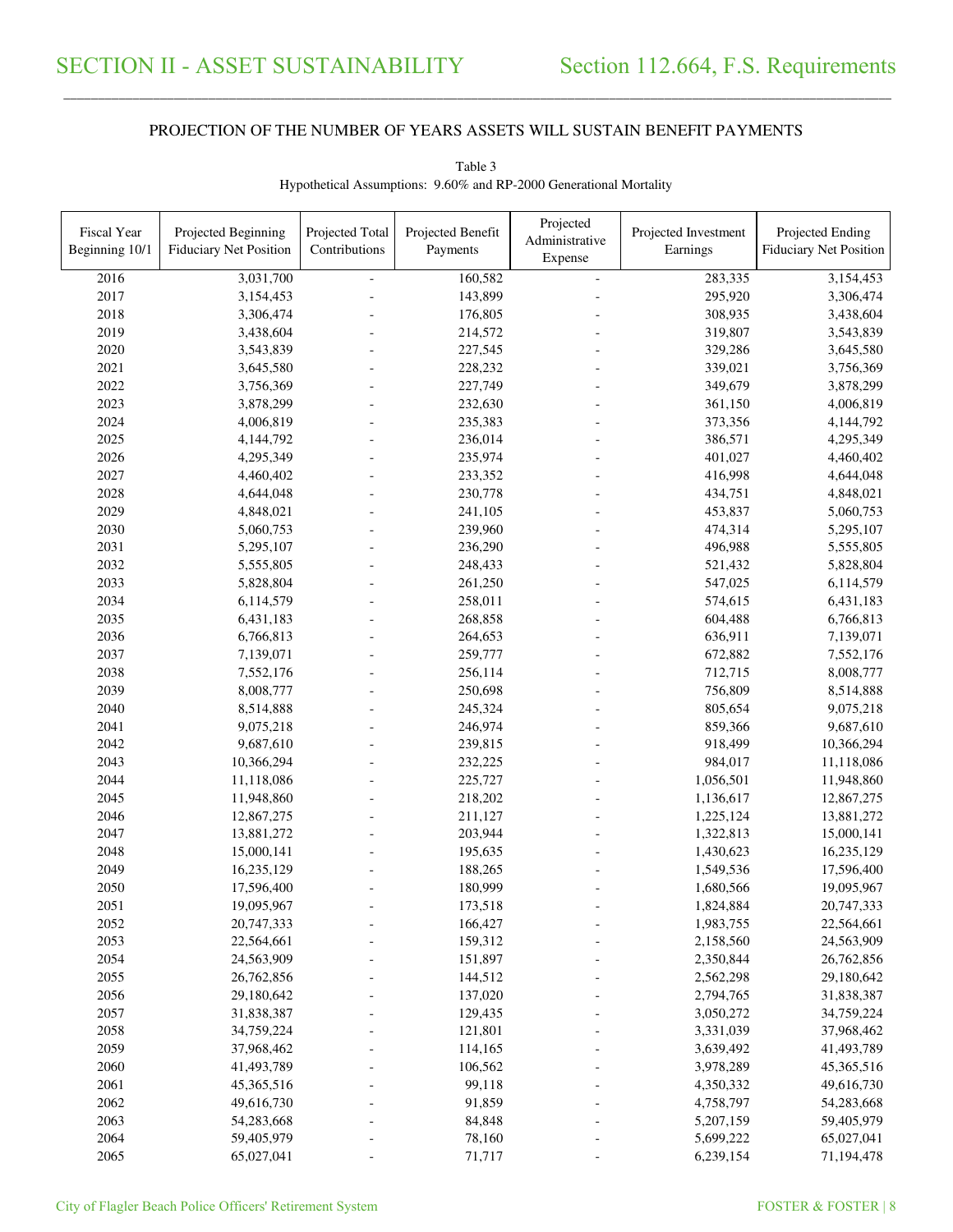\_\_\_\_\_\_\_\_\_\_\_\_\_\_\_\_\_\_\_\_\_\_\_\_\_\_\_\_\_\_\_\_\_\_\_\_\_\_\_\_\_\_\_\_\_\_\_\_\_\_\_\_\_\_\_\_\_\_\_\_\_\_\_\_\_\_\_\_\_\_\_\_\_\_\_\_\_\_\_\_\_\_\_\_\_\_\_\_\_\_\_\_\_\_\_\_\_\_\_\_\_\_\_\_\_\_\_\_\_\_\_\_\_\_\_\_\_\_\_\_\_\_\_\_\_\_\_\_\_\_\_\_\_\_\_\_\_\_\_\_\_\_\_\_\_\_\_\_\_\_

| Fiscal Year<br>Beginning 10/1 | Projected Beginning<br><b>Fiduciary Net Position</b> | Projected Total<br>Contributions | Projected Benefit<br>Payments | Projected<br>Administrative<br>Expense | Projected Investment<br>Earnings | Projected Ending<br><b>Fiduciary Net Position</b> |
|-------------------------------|------------------------------------------------------|----------------------------------|-------------------------------|----------------------------------------|----------------------------------|---------------------------------------------------|
| 2066                          | 71,194,478                                           | $\omega$                         | 65,490                        | ä,                                     | 6,831,526                        | 77,960,514                                        |
| 2067                          | 77,960,514                                           |                                  | 59,519                        |                                        | 7,481,352                        | 85,382,347                                        |
| 2068                          | 85,382,347                                           |                                  | 53,805                        |                                        | 8,194,123                        | 93,522,665                                        |
| 2069                          | 93,522,665                                           |                                  | 48,353                        |                                        | 8,975,855                        | 102,450,167                                       |
| 2070                          | 102,450,167                                          |                                  | 43,161                        |                                        | 9,833,144                        | 112,240,150                                       |
| 2071                          | 112,240,150                                          |                                  | 38,215                        |                                        | 10,773,220                       | 122,975,155                                       |
| 2072                          | 122,975,155                                          |                                  | 33,591                        |                                        | 11,804,003                       | 134,745,567                                       |
| 2073                          | 134,745,567                                          |                                  | 29,298                        |                                        | 12,934,168                       | 147,650,437                                       |
| 2074                          | 147,650,437                                          |                                  | 25,328                        |                                        | 14,173,226                       | 161,798,335                                       |
| 2075                          | 161,798,335                                          |                                  | 21,754                        |                                        | 15,531,596                       | 177,308,177                                       |
| 2076                          | 177,308,177                                          |                                  | 18,602                        |                                        | 17,020,692                       | 194,310,267                                       |
| 2077                          | 194,310,267                                          |                                  | 15,845                        |                                        | 18,653,025                       | 212,947,447                                       |
| 2078                          | 212,947,447                                          |                                  | 13,446                        |                                        | 20,442,310                       | 233,376,311                                       |
| 2079                          | 233,376,311                                          |                                  | 11,360                        |                                        | 22,403,581                       | 255,768,532                                       |
| 2080                          | 255,768,532                                          |                                  | 9,543                         |                                        | 24,553,321                       | 280, 312, 310                                     |
| 2081                          | 280,312,310                                          |                                  | 8,003                         |                                        | 26,909,598                       | 307,213,905                                       |
| 2082                          | 307,213,905                                          |                                  | 6,703                         |                                        | 29,492,213                       | 336,699,415                                       |
| 2083                          | 336,699,415                                          |                                  | 5,593                         |                                        | 32,322,875                       | 369,016,697                                       |
| 2084                          | 369,016,697                                          |                                  | 4,651                         |                                        | 35,425,380                       | 404,437,426                                       |
| 2085                          | 404,437,426                                          |                                  | 3,837                         |                                        | 38,825,809                       | 443,259,398                                       |
| 2086                          | 443,259,398                                          |                                  | 3,129                         |                                        | 42,552,752                       | 485,809,021                                       |
| 2087                          | 485,809,021                                          |                                  | 2,531                         |                                        | 46,637,545                       | 532,444,035                                       |
| 2088                          | 532,444,035                                          |                                  | 2,035                         |                                        | 51,114,530                       | 583,556,530                                       |
| 2089                          | 583,556,530                                          |                                  | 1,619                         |                                        | 56,021,349                       | 639,576,260                                       |
| 2090                          | 639,576,260                                          |                                  | 1,278                         |                                        | 61,399,260                       | 700,974,242                                       |
| 2091                          | 700,974,242                                          |                                  | 995                           |                                        | 67,293,479                       | 768,266,726                                       |
| 2092                          | 768,266,726                                          |                                  | 761                           |                                        | 73,753,569                       | 842,019,534                                       |
| 2093                          | 842,019,534                                          |                                  | 567                           |                                        | 80,833,848                       | 922,852,815                                       |
| 2094                          | 922,852,815                                          |                                  | 411                           |                                        | 88,593,851                       | 1,011,446,255                                     |
| 2095                          | 1,011,446,255                                        |                                  | 287                           |                                        | 97,098,827                       | 1,108,544,795                                     |
| 2096                          | 1,108,544,795                                        |                                  | 196                           |                                        | 106,420,291                      | 1,214,964,890                                     |
| 2097                          | 1,214,964,890                                        |                                  | 131                           |                                        | 116,636,623                      | 1,331,601,382                                     |
| 2098                          | 1,331,601,382                                        |                                  | 86                            |                                        | 127,833,729                      | 1,459,435,025                                     |
| 2099                          | 1,459,435,025                                        |                                  | 55                            |                                        | 140, 105, 760                    | 1,599,540,730                                     |
| 2100                          | 1,599,540,730                                        |                                  | 35                            |                                        | 153,555,908                      | 1,753,096,603                                     |
| 2101                          | 1,753,096,603                                        |                                  | 21                            |                                        | 168,297,273                      | 1,921,393,855                                     |
| 2102                          | 1,921,393,855                                        |                                  | 13                            |                                        | 184,453,809                      | 2,105,847,651                                     |
| 2103                          | 2,105,847,651                                        |                                  | $\,$ 8 $\,$                   |                                        | 202,161,374                      | 2,308,009,017                                     |
| 2104                          | 2,308,009,017                                        |                                  | 5                             |                                        | 221,568,865                      | 2,529,577,877                                     |
| 2105                          | 2,529,577,877                                        |                                  | $\mathfrak{Z}$                |                                        | 242,839,476                      | 2,772,417,350                                     |
| 2106                          | 2,772,417,350                                        |                                  | $\boldsymbol{2}$              |                                        | 266,152,066                      | 3,038,569,414                                     |
| 2107<br>2108                  | 3,038,569,414<br>3,330,272,077                       |                                  | $\mathbf{1}$<br>$\mathbf{1}$  |                                        | 291,702,664<br>319,706,119       | 3,330,272,077                                     |
| 2109                          | 3,649,978,195                                        |                                  |                               |                                        | 350,397,907                      | 3,649,978,195<br>4,000,376,102                    |
|                               |                                                      |                                  |                               |                                        |                                  |                                                   |

Table 3 Hypothetical Assumptions: 9.60% and RP-2000 Generational Mortality

Number of Years Expected Benefit Payments Sustained: 999.99

This projection assumes no further contributions, assumes no further benefit accruals, and assumes Market Value of Assets earn 9.60% interest.

**It is important to note that as long as the Actuarially Determined Contribution is made each year, the Plan will never become insolvent. Furthermore, State and local laws mandate that the Actuarially Determined Contribution be made each year.**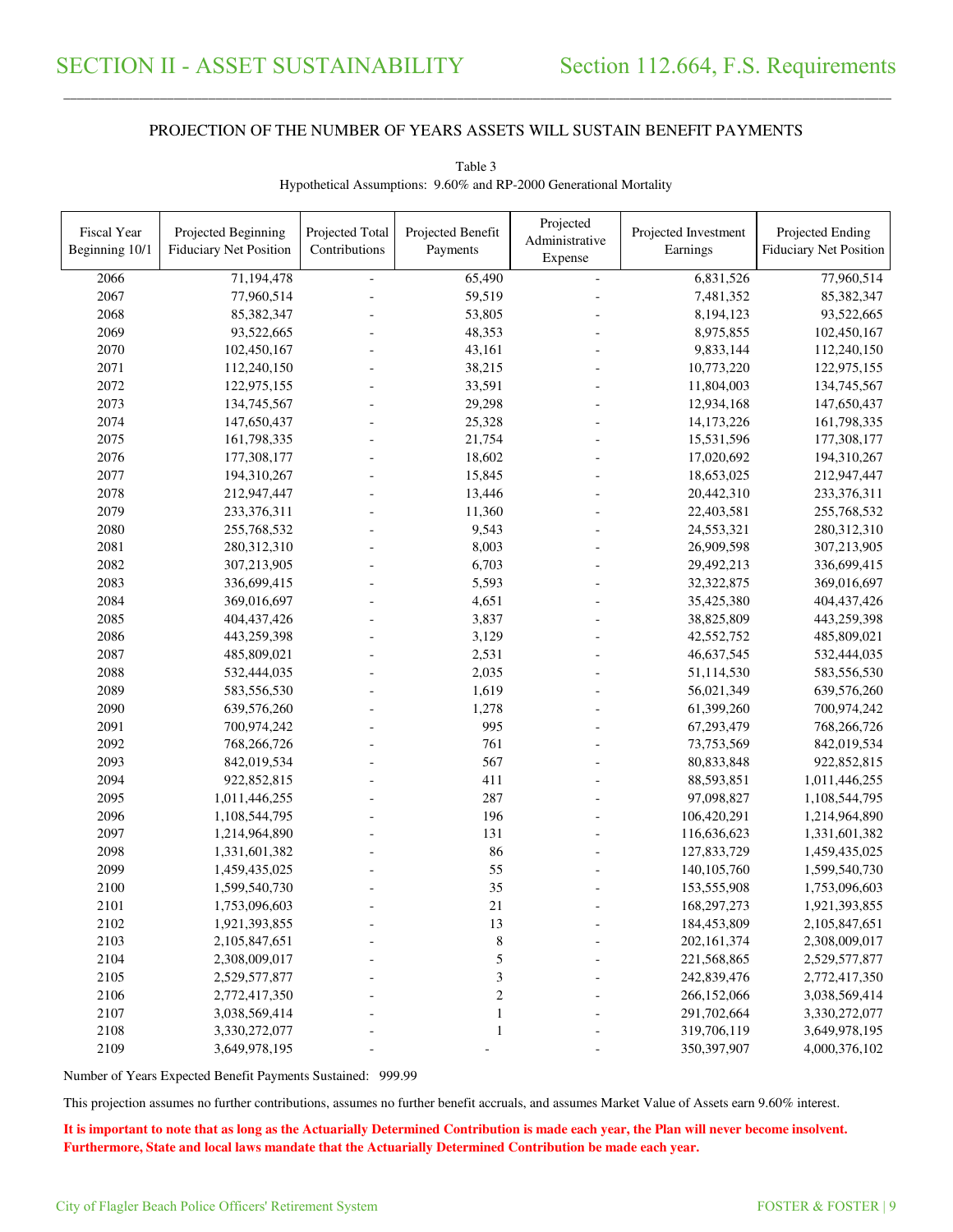\_\_\_\_\_\_\_\_\_\_\_\_\_\_\_\_\_\_\_\_\_\_\_\_\_\_\_\_\_\_\_\_\_\_\_\_\_\_\_\_\_\_\_\_\_\_\_\_\_\_\_\_\_\_\_\_\_\_\_\_\_\_\_\_\_\_\_\_\_\_\_\_\_\_\_\_\_\_\_\_\_\_\_\_\_\_\_\_\_\_\_\_\_\_\_\_\_\_\_\_\_\_\_\_\_\_\_\_\_\_\_\_\_\_\_\_\_\_\_\_\_\_\_\_\_\_\_\_\_\_\_\_\_\_\_\_\_\_\_\_\_\_\_\_\_\_\_\_\_\_

### ACTUAL AND HYPOTHETICAL CONTRIBUTIONS APPLICABLE TO THE FISCAL YEAR ENDING SEPTEMBER 30, 2018

#### Valuation Date: 10/1/2016

|                                                       | <b>ACTUAL</b>                    | <b>HYPOTHETICAL</b>              |                                  |  |
|-------------------------------------------------------|----------------------------------|----------------------------------|----------------------------------|--|
|                                                       | 7.60%<br>RP-2000<br>Generational | 5.60%<br>RP-2000<br>Generational | 9.60%<br>RP-2000<br>Generational |  |
| Total Required Contribution (Fixed \$)                | \$237,687                        | \$382,960                        | \$124,726                        |  |
| Total Required Contribution (% of Payroll)            | 30.6%                            | 49.4%                            | 16.1%                            |  |
| <b>Expected Member Contribution</b>                   | 77,590                           | 77,590                           | 77,590                           |  |
| <b>Expected State Money</b>                           | 42,952                           | 42,952                           | 42,952                           |  |
| Expected Sponsor Contribution (Fixed \$)              | \$117,145                        | \$262,418                        | \$4,184                          |  |
| Expected Sponsor Contribution (% of Payroll)          | 15.1%                            | 33.9%                            | $0.6\%$                          |  |
| <b>ASSETS</b>                                         |                                  |                                  |                                  |  |
| <b>Actuarial Value</b>                                | 3,101,767                        | 3,101,767                        | 3,101,767                        |  |
| Market Value                                          | 3,031,700                        | 3,031,700                        | 3,031,700                        |  |
| <b>LIABILITIES</b>                                    |                                  |                                  |                                  |  |
| Present Value of Benefits<br><b>Active Members</b>    |                                  |                                  |                                  |  |
| <b>Retirement Benefits</b>                            | 3,090,655                        | 4,633,850                        | 2,192,403                        |  |
| <b>Disability Benefits</b>                            | 39,581                           | 55,393                           | 29,559                           |  |
| Death Benefits                                        | 34,684                           | 48,347                           | 25,946                           |  |
| <b>Vested Benefits</b>                                | $\boldsymbol{0}$                 | $\boldsymbol{0}$                 | 0                                |  |
| <b>Refund of Contributions</b>                        | 41,244                           | 42,663                           | 39,927                           |  |
| <b>Service Retirees</b>                               | 0                                | $\boldsymbol{0}$                 | 0                                |  |
| <b>Beneficiaries</b>                                  | $\theta$                         | $\theta$                         | $\theta$                         |  |
| <b>Disability Retirees</b>                            | 1,123,066                        | 1,389,889                        | 938,522                          |  |
| <b>Terminated Vested</b>                              | 289,783                          | 401,991                          | 221,162                          |  |
| <b>Excess State Monies Reserve</b>                    | $\mathbf{0}$                     | $\boldsymbol{0}$                 | $\boldsymbol{0}$                 |  |
| Total:                                                | 4,619,013                        | 6,572,133                        | 3,447,519                        |  |
| <b>Present Value of Future Salaries</b>               | 5,981,413                        | 6,824,953                        | 5,321,424                        |  |
| <b>Present Value of Future</b>                        |                                  |                                  |                                  |  |
| <b>Member Contributions</b>                           | 598,141                          | 682,495                          | 532,142                          |  |
| <b>Total Normal Cost</b>                              | 163,979                          | 245,685                          | 113,390                          |  |
| <b>Present Value of Future</b>                        |                                  |                                  |                                  |  |
| Normal Costs (Entry Age Normal)                       | 1,216,760                        | 2,175,558                        | 720,599                          |  |
| <b>Total Actuarial Accrued Liability</b>              | 3,402,253                        | 4,396,575                        | 2,726,920                        |  |
| <b>Unfunded Actuarial Accrued</b><br>Liability (UAAL) | 300,486                          | 1,294,808                        | (374, 847)                       |  |